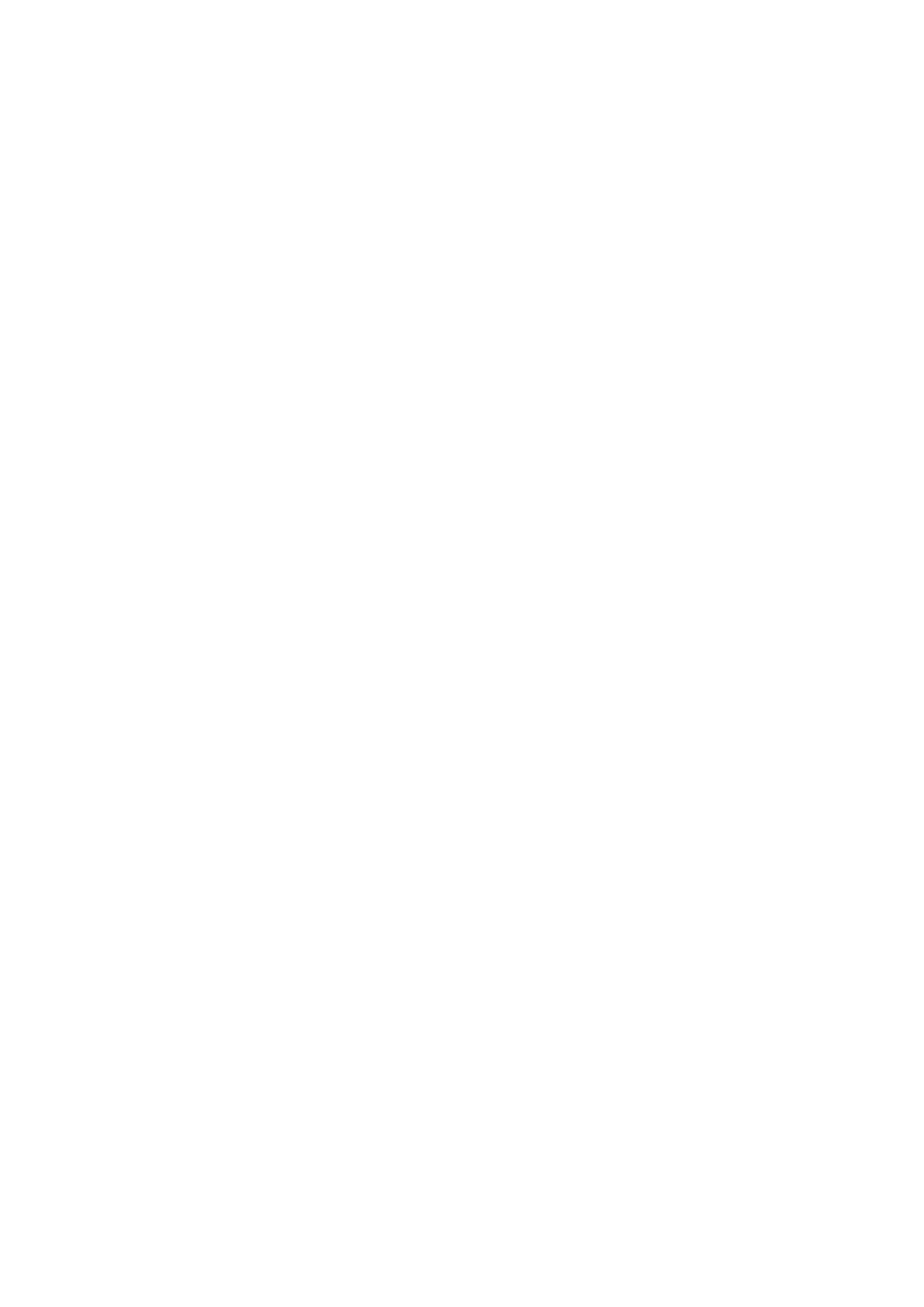# **BILL**

TO

Make provision about meeting the needs of persons with Down syndrome; and for connected purposes.

E IT ENACTED by the Queen's most Excellent Majesty, by and with the advice and consent of the Lords Spiritual and Temporal, and Commons, in this present **B** E IT ENACTED by the Queen's most Excellent Majesty, by and with consent of the Lords Spiritual and Temporal, and Commons, Parliament assembled, and by the authority of the same, as follows:  $-$ 

#### <span id="page-2-0"></span>**1 Guidance on meeting the needs of persons with Down syndrome**

- (1) The Secretary of State must give guidance to relevant authorities on steps it would be appropriate for them to take in order to meet the needs of persons with Down syndrome in the exercise of their relevant functions.
- (2) Relevant authorities must have due regard to the guidance in the exercise of their relevant functions.
- (3) Before giving the guidance the Secretary of State must consult such persons as the Secretary of State considers appropriate.
- (4) The Secretary of State must publish the guidance in such manner as the Secretary of State considers appropriate.
- (5) The Secretary of State must lay the guidance before Parliament once it is published.
- (6) The Secretary of State may revise the guidance from time to time (and subsections (2) to (5) apply in relation to any revised guidance).
- (7) For the meaning of "relevant authorities" and "relevant functions", see the Schedule. *15*

#### <span id="page-2-1"></span>**2 Extent, commencement and short title**

- (1) This Act extends to England and Wales.
- (2) This Act comes into force on such day as the Secretary of State may by regulations made by statutory instrument appoint.
- (3) This Act may be cited as the Down Syndrome Act 2022.

HL Bill 110 58/2

*10*

*20*

*5*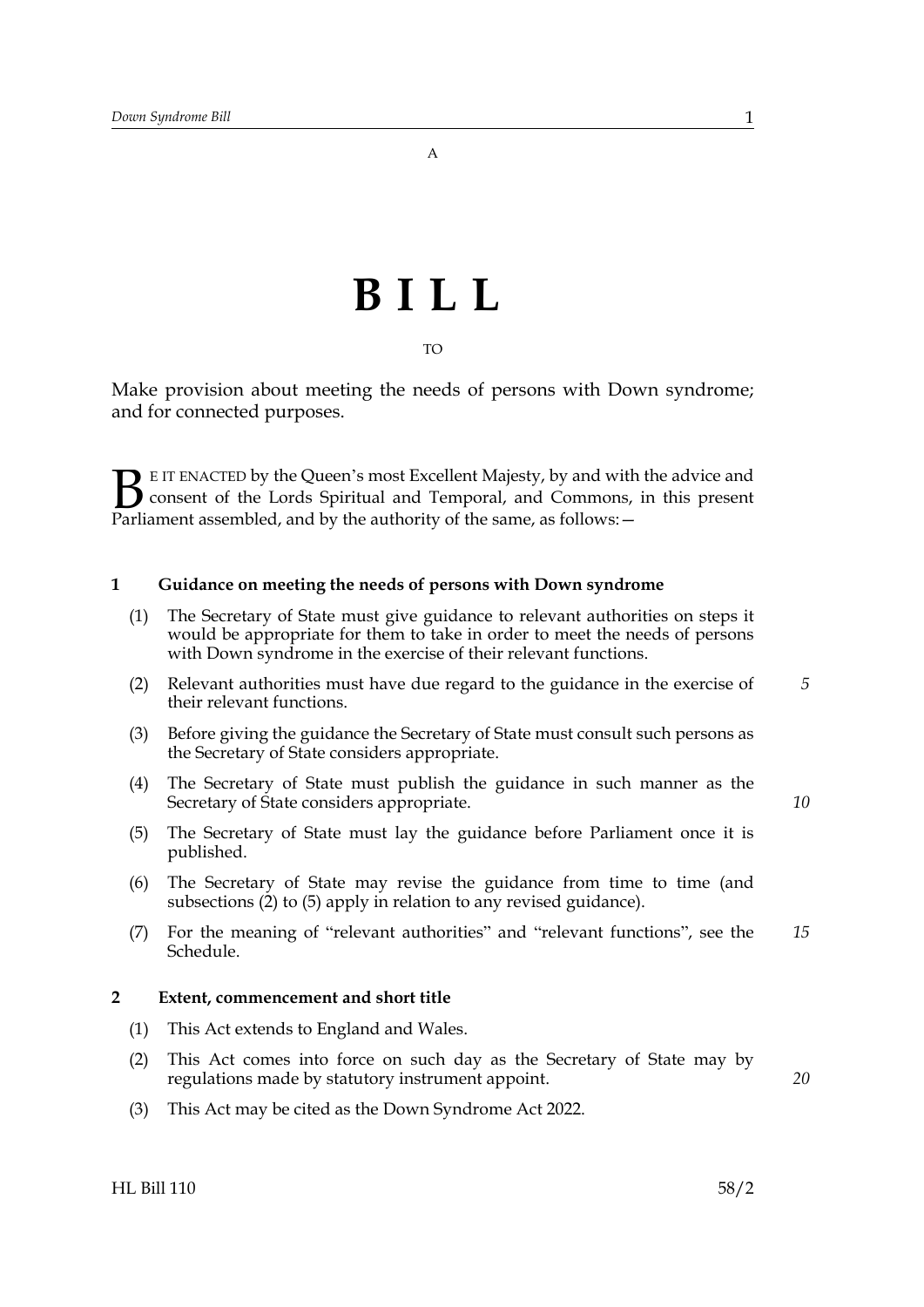<span id="page-3-0"></span>*Down Syndrome Bill Schedule — Relevant authorities and relevant functions*

# SCHEDULE Section [1](#page-2-0)

### RELEVANT AUTHORITIES AND RELEVANT FUNCTIONS

## *Introductory*

4 (1) This paragraph applies to—

<span id="page-3-1"></span>

| $\mathbf{1}$            |  | (1) In this Act, "relevant authority" means a person to whom any of paragraphs<br>2 to 5 applies.                                                                                                                                                                                                                                                                                  | 5        |
|-------------------------|--|------------------------------------------------------------------------------------------------------------------------------------------------------------------------------------------------------------------------------------------------------------------------------------------------------------------------------------------------------------------------------------|----------|
|                         |  | (2) Those paragraphs also set out the functions that are the "relevant functions"<br>of the relevant authorities for the purposes of this Act.                                                                                                                                                                                                                                     |          |
| National Health Service |  |                                                                                                                                                                                                                                                                                                                                                                                    |          |
| $\overline{2}$          |  | (1) This paragraph applies to $-$<br>the National Health Service Commissioning Board,<br>(a)<br>a clinical commissioning group,<br>(b)<br>a Special Health Authority established under section 28 of the<br>(c)<br>National Health Service Act 2006,<br>a National Health Service trust established under section 25 of that<br>(d)<br>Act, and<br>an NHS foundation trust.<br>(e) | 10<br>15 |
|                         |  | (2) The "relevant functions" of a person to whom this paragraph applies are all<br>of its functions, so far as exercisable in or in relation to England.                                                                                                                                                                                                                           |          |
| Social care             |  |                                                                                                                                                                                                                                                                                                                                                                                    |          |
| 3                       |  | (1) This paragraph applies to $-$<br>a county council in England,<br>(a)<br>(b)<br>a district council for an area in England for which there is no county<br>council,<br>a London borough council,<br>(c)<br>the Common Council of the City of London, and<br>(d)<br>the Council of the Isles of Scilly.<br>(e)                                                                    | 20<br>25 |
|                         |  | (2) The "relevant functions" of a person to whom this paragraph applies are $-$<br>its functions under section 117 of the Mental Health Act 1983 (after-<br>(a)<br>care);                                                                                                                                                                                                          |          |
|                         |  | its functions that are referred to in section 50(2) of the Children Act<br>(b)<br>2004 (social services functions etc);<br>its functions under Part 1 of the Care Act 2014 (care and support);<br>(c)<br>its functions under Part 3 of the Children and Families Act 2014<br>(d)<br>(special educational needs or disabilities).                                                   | 30       |
| Housing                 |  |                                                                                                                                                                                                                                                                                                                                                                                    | 35       |

2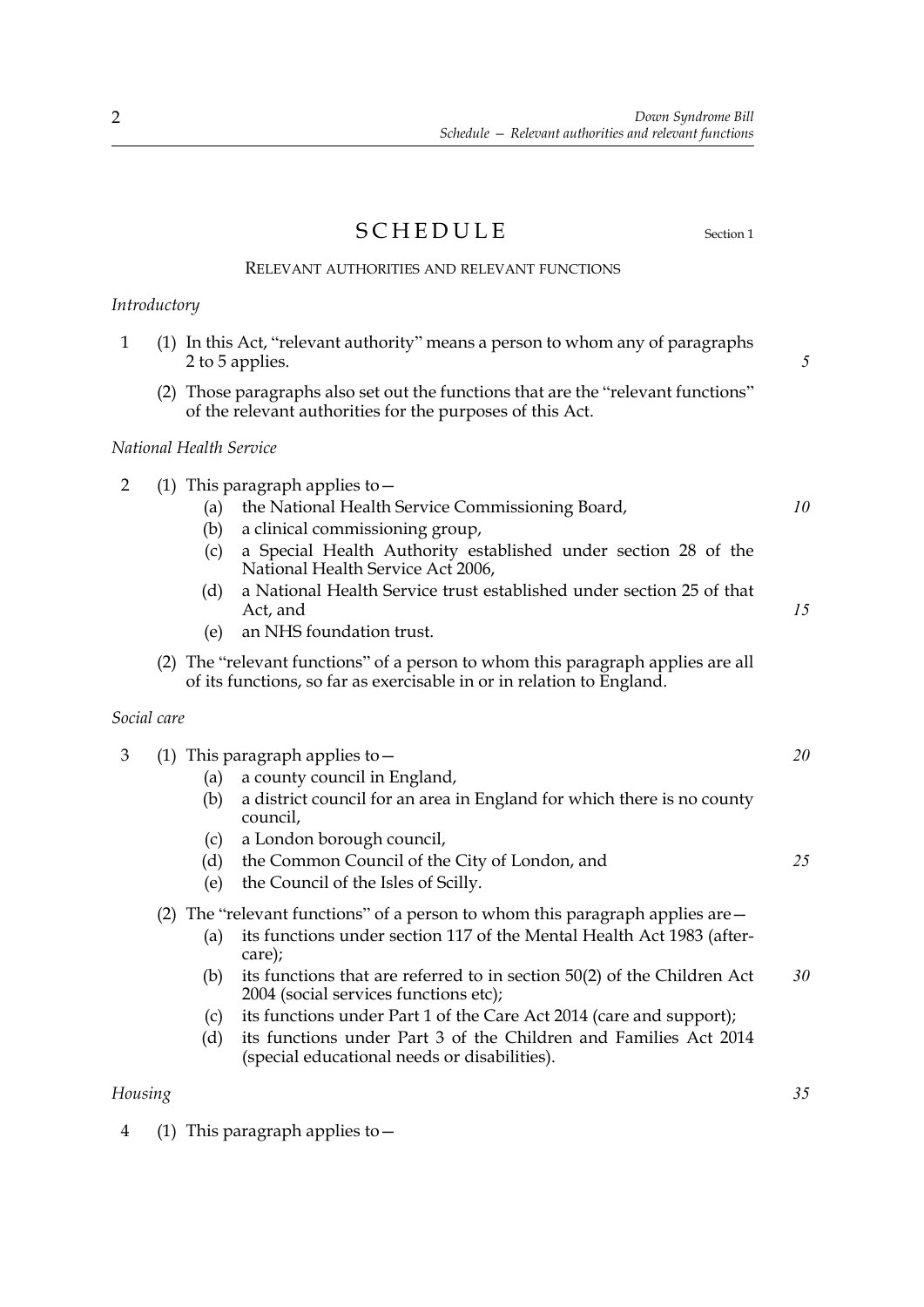- (a) a district council in England,
- (b) a county council for an area in England for which there is no district council,
- (c) a London borough council,
- (d) the Common Council of the City of London, and
- (e) the Council of the Isles of Scilly.
- (2) The "relevant functions" of a person to whom this paragraph applies are its functions under—
	- (a) Part 2 of the Housing Act 1985 (provision of housing);
	- (b) Part 6 of the Housing Act 1996 (allocation of housing);
	- (c) Part 7 of the Housing Act 1996 (homelessness assistance).

#### *Education and youth offending*

- <span id="page-4-0"></span>5 (1) This paragraph applies to—
	- (a) the governing body of a school in England,
	- (b) the governing body of an institution in England within the further education sector, *15*
	- (c) the proprietor of an Academy,
	- (d) the management committee of a pupil referral unit in England,
	- (e) the proprietor of an institution in England approved by the Secretary of State under section 41 of the Children and Families Act 2014,
	- (f) providers of relevant early years education in England,
	- (g) youth offending teams in England, and
	- (h) persons in charge of relevant youth accommodation in England.
	- (2) The "relevant functions" of a person to whom this paragraph applies are the person's functions under Part 3 of the Children and Families Act 2014.
	- (3) In sub-paragraph  $(1)(a)$  to  $(h)$ , words and expressions have the same meanings as in section 77(1) of that Act.

*5*

*10*

*25*

*20*